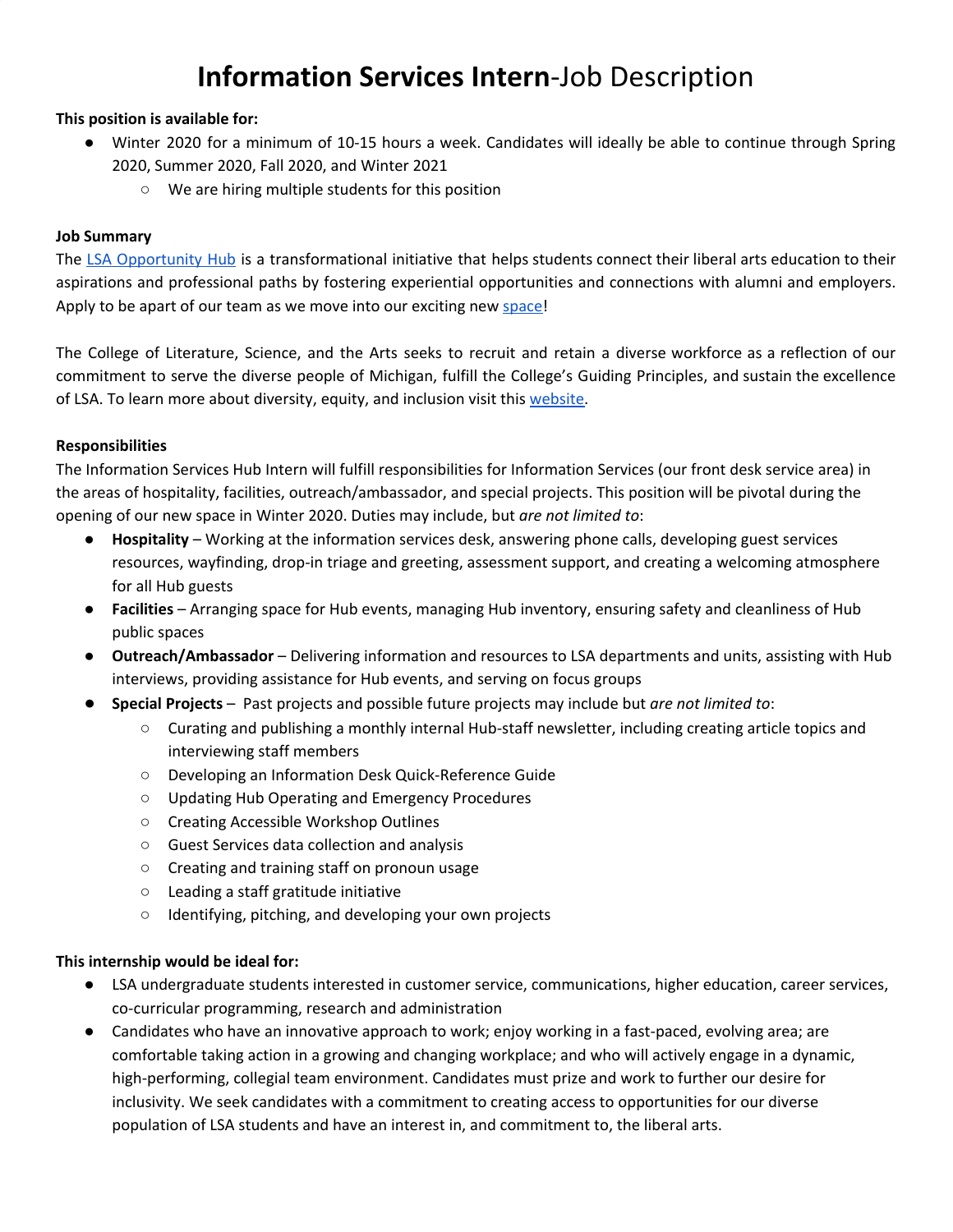## **What skills/knowledge will the intern gain from this internship?**

The goal of the Hub internship is for interns to gain experience through the learning outcomes listed below:

- build professional relationships
- acknowledge and respect differences
- develop abilities related to the position
- digital technology
- professionalism
- practice ethical behavior
- critical thinking
- professional growth
- communication

## **What are the benefits of working here?**

- access to exclusive professional development presentations and opportunities
- regular meetings with your supervisor with tailored feedback
- specific on the job and on-going training
- engage with students through tabling, workshops, focus groups, and/or events
- networking opportunities with University of Michigan staff, faculty, and alumni
- collaboration with Hub staff, the LSA college, and U-M constituents
- collaborative work environment allowing for teamwork with other interns and Hub staff
- semester team building activities
- access to free Hub swag including shirts, a water bottle, a passport cover, a business card holder, etc.
- plenty of opportunities for free food

#### **What will my supervision be like in this position?**

- Supervisors will provide guidance and support for the intern, while giving them autonomy to work independently
- Supervisors at the Hub focus on giving consistent feedback that is specific to the intern's desired professional and personal development goals
- Supervisors will engage with the intern on a consistent basis to inquire what their goals are and how the internship and the supervisor can provide support to assist them in reaching those goals

#### **The essential functions of this position include:**

- traveling to and from various areas of campus and Ann Arbor
- remaining in a stationary position for extended periods of time
- routinely moving audio/visual equipment weighing up to 25 pounds within the building and across campus for various classroom and event needs
- frequent communication and exchange of information with students, faculty, staff, and alumni

#### **Duration of Internship**

- Winter 2020, candidates will ideally be able to continue through Spring 2020, Summer 2020, Fall 2020, and Winter 2021
- On average, the Hub Intern will devote approximately 10-15 hours per week to this commitment; the weekly time commitment should not exceed 29 hours, according to the University's student employment policy

# **Required Qualifications**

- U-M undergraduate, must have completed at least one full semester by the start of the Winter 2020 semester
- Must be in good academic standing according to the university's most recent record